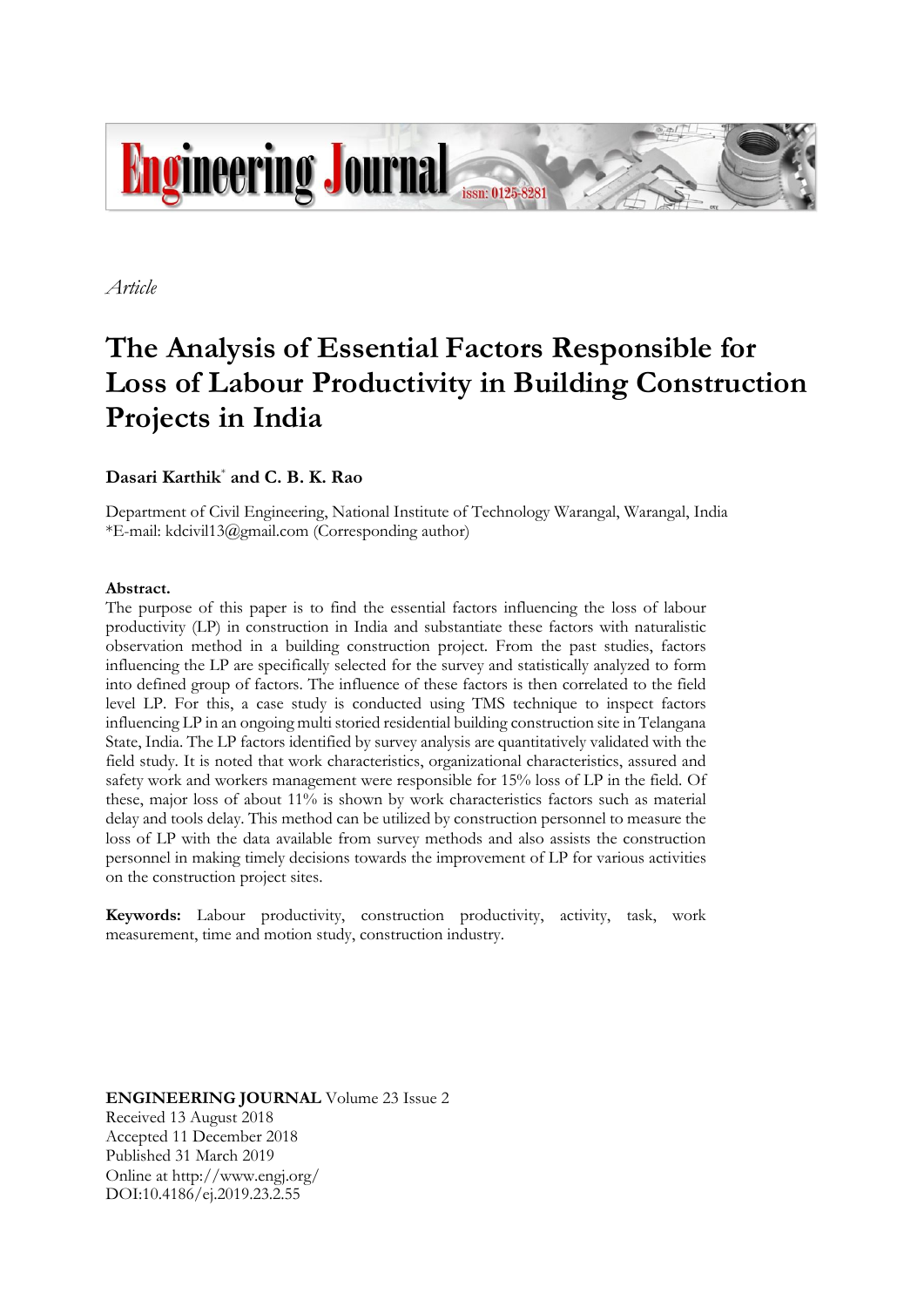# **1. Introduction**

Construction Industry (CI) is labour-intensive and greatly depends on the efficiency of labour force. Labour Productivity (LP) is the most important aspect that influences the performance of any construction firm [1]. The LP problems are usually associated with the performance of labour force involved with the various tasks in the construction activities. The performance of labour is primly influenced by the factors such as time, cost, and quality of the construction projects [2]. A precise assessment of factors influencing the LP will enable in properly allocating limited resources, provide workers with well support or development towards LP. Assessment of labour issues on construction site considering the influence of crucial LP factors will assist the construction engineers, supervisors and managers in making timely decisions in construction projects.

CI normally defines productivity as effectiveness of labour employed with respect to the management skills, workers materials, working area, tools and equipment or to produce a finished product of construction project at the lowest viable cost [3]. Construction productivity enables the industry to maintain satisfied client, attract investment, remain feasible and contribute to the economic growth and well-being of the country [4]. In today's era, optimized LP is most important aspect for any construction organization. Assessment of labour oriented works in the construction projects is important part of management process [5]. As most of the construction activities are labour intensive, LP is measured at activity level, which measures the input as labour time and the output as installed quantities for the respective time consumed [6]. Thirty to fifty percentage of the overall construction project's cost is contributed to labour and is observed as a true reflection of the financial success of the construction projects [7, 8, 9]. It can also be said that labour output is the only productive means in the construction process, hence construction productivity is mostly reliant on labour performance. While the low productive worker practices presence is not challenged, the causes of low labour performances at site level have not been focused.

The present paper aids in understanding the importance of assessing LP factors with the utilization of data resulted from the questionnaire survey methods and assess the task level LP in the construction projects in India. The objective of the study is focused on to how the heuristic data from questionnaire surveys can be utilized to find the essential factors responsible for the loss of LP in construction project sites. Therefore, a case study on brick layers in a residential apartment building construction site in Telangana State (TS) in India is conducted in which various productive and non-productive tasks of the labour work process are observed using Time and Motion Studies (TMS) technique. The non-productive tasks evaluated on construction site are correlated to the factors influencing the LP from the survey method.

# **2. Literature Review**

Several factors influencing the LP in CI have been identified in the earlier studies. LP factors from the most cited international research papers have been identified and considered for the present study. A survey was conducted by Kadir et.al., and collected information for the factors affecting LP for Malaysian residential construction projects in which respondents were requested to specify how important each item in a list of total 50 project specific factors [10]. In this study, material shortage was found to be the important and most frequent factor with highest severity index among all factors. The analysis of factor affecting LP in Trinidad and Tobago, which contained ranking of forty-two predefined factors that are distributed into four categories such as management, technological, human/labour and external factors. The relative importance of indices was resolved and these factors were ranked. Respondents were requested to give their score to all factors using an effect level ranging from 1 to 4 where 1 represents the least effect and 4 represents the most effect on LP [11]. In the same manner, a survey was conducted in Oman comprising of thirty-three LP factors to identify and rank their importance [12]. The probabilistic sampling method was used in order to achieve the statistically representative sample of the population, and the data recorded were analyzed by Relative Importance Index (RII) technique in Oman, Trinidad and Tobago [11, 12]. Mahamid (2013) analyzed thirtyone factors in five groups affecting the LP in building construction in Palestine from contactor's perspective through the structured questionnaire survey [13]. Naoum and Hackman, (1996) conducted a questionnaire survey to find the significant differences in opinions between office level and site level on factors that influencing the construction productivity [14]. Another survey was conducted with construction personnel by Hanna and Heale to measure the opinion on the construction field, precisely the data about the factors that mainly affect construction productivity. From this analysis, a set of complete factors are recognized and categorized into six groups such as contract work environment, planning, site level management, working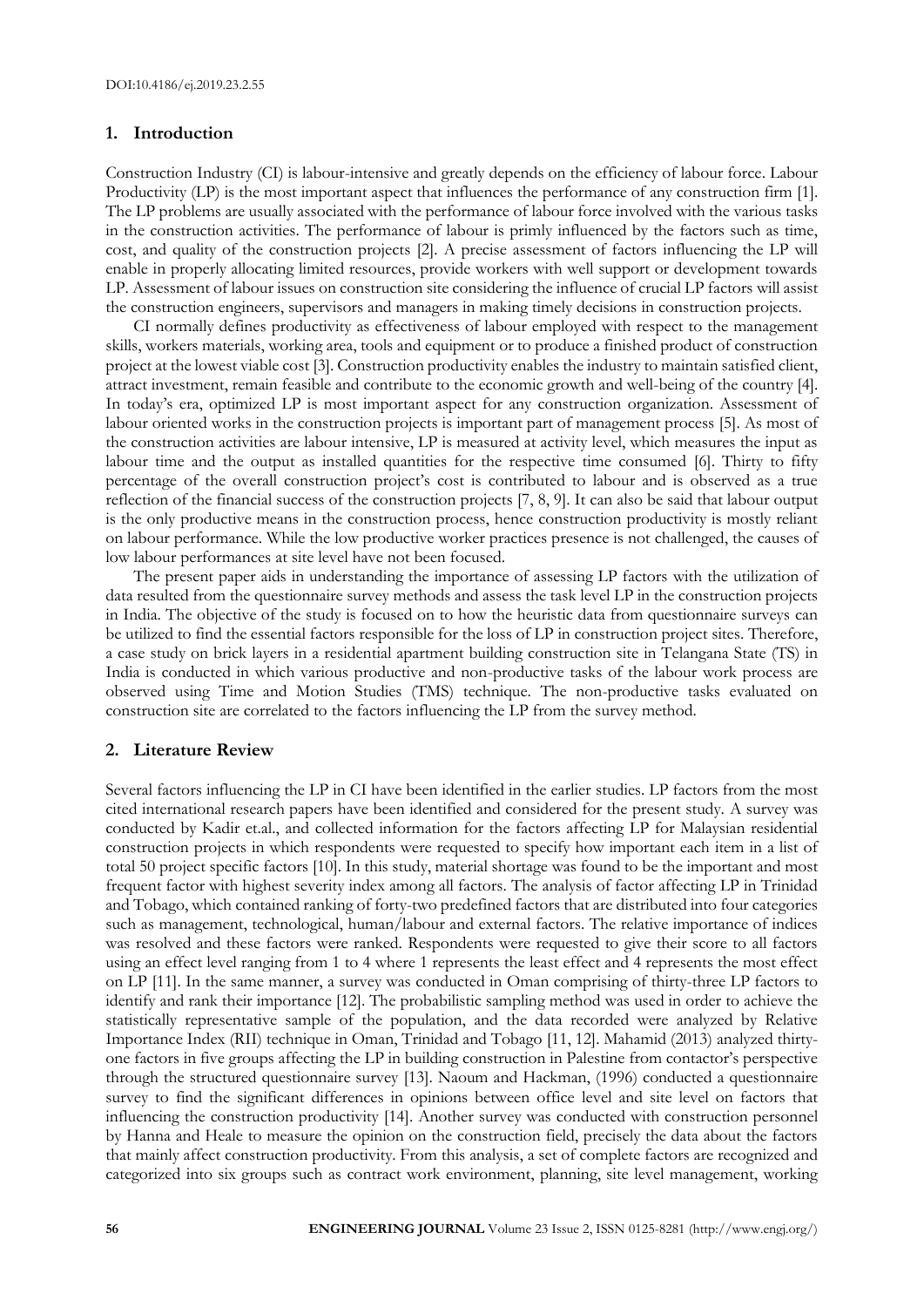conditions, working hours, and motivation [15]. In this research, labour skill, communication, timeliness and crew supplies were found major factors affecting the construction productivity.

All the above studies were qualitatively validated the LP factors and no attempt is made towards the quantitative validation. There is a need to focus on to what extent these heuristic data can be validated with the correlation of LP measurement on construction project sites. This approach could aid in considering the essential factors responsible for loss of LP in productivity estimates of the construction projects. LP factors were not self-governing and all of them cannot be controlled as the above studies were dealt only with severity of the factors towards the loss of LP. Besides finding the severity of LP factors, measurement of LP with the influence of these factors needs focus which the present study is intended to do. Three models were recognized by H.R. Thomas for measuring LP are economic models, project related model and activity model and LP is defined as activity output per labour hour by utilizing the activity model [16]. Sing et.al., utilized multiplier model to forecast the manpower demand in construction activities [17]. Wong et.al., used time series model as forecasting technique to predict construction labour requirement [18]. Jokkaw et.al., used virtual reality models to assess the performance of the workers by measuring their feelings against safety in high rise building construction projects [19]. Management of construction firms concerning towards the safety of workers increases the LP on project sites. Activity analysis was used to assess the LP on semi-highrise building projects in Pakistan [20]. Such models focusing on activities in the construction field aimed towards the measurement of LP in construction projects.

As the present study is taken up to substantiate the surveyed data into the field level LP in construction projects, LP measurement at task level is required. So, the measurement of LP is carried out by using work measurement techniques on the masonry construction activity. The methods and utilization of work measurement techniques are explained in the below section (2.1). Therefore, the measurement of loss of LP with the correlation of heuristic data and work measurement techniques will become a great tool in developing the LP in the construction projects. This approach can enhance the performance of construction companies in developing countries like India.

#### **2.1. Work Measurement Techniques**

Assessment of LP on crew or at an individual worker in construction site is to be carried out by the application of work measurement techniques [21]. Work measurement techniques such as activity sampling and time and motion study is used for calculating task level LP on construction site. Activity sampling is a method in which observations are taken at specified intervals and are not continuous which has been successfully utilized for calculating the labour output in the past [22]. These observations constitute to the sampling of a construction activity. Sampling for an activity needs to be collected in two categories namely working and non-working time. Working and non-working time of labour on construction site states the productive and non-productive work tasks in the construction projects.

TMS began in the 1880s by Frederick W. Taylor, who is regarded as the "father of scientific management." This approach has been successfully applied to factories, hospitals, department stores, housework, banks, cafeteria work, libraries, music, and applied for many other human performance activities. Hence an effort has been established in this study for implementing this concept to evaluate LP on construction site. TMS is a work measurement technique for recording the time spent on performing a certain specific task or its elements carried out under specified conditions. Task categories are derived from activity sampling method. TMS is a direct and continuous observation of a task duration, using a timekeeping device (e.g., decimal minute stopwatch, computer-assisted electronic stopwatch, and videotape camera) to record the time taken to accomplish a task. TMS technique is a core set of tools which are used by the managers in the industrial sector to enhance the performance or the operational efficiency. This is done by breaking down the work into simpler units and setting the execution benchmarks. Most of the past studies did not try to inspect the influence of LP factors at activity/task level construction which can provide considerable decision making towards improving LP. TMS is a labor-intensive method of collecting the field data [23]. TMS deals with the methodical approach of desirable work methods, with the purpose of the time necessary for the use of worker to perform the task as specified [24]. TMS can be used to determine the standard time required for manpower in performing the various construction activities [25].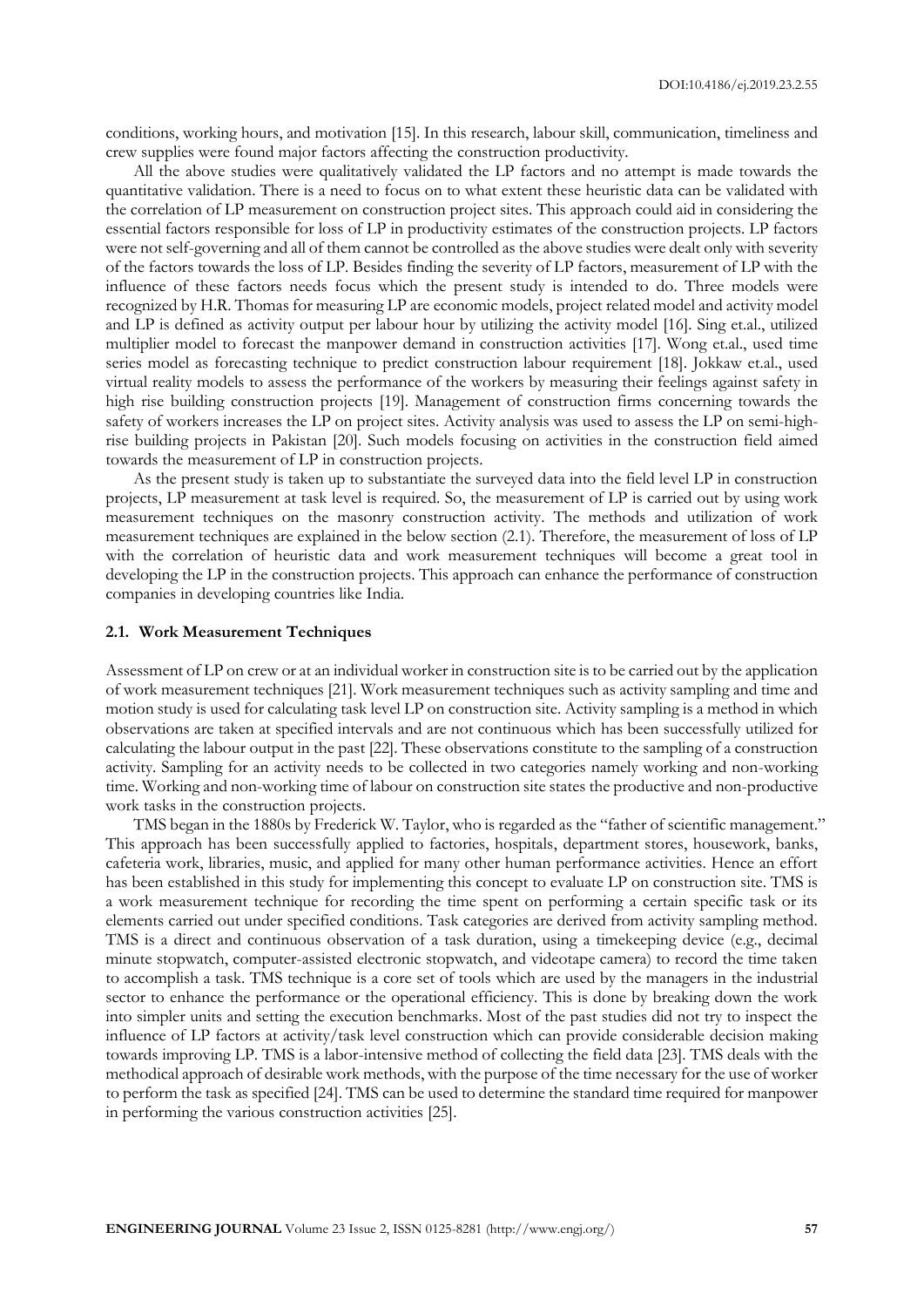# **3. Work Methodology**

The present study methodology initially aims to check the reliability of factors influencing the LP in CI in India by organizing them into certain groups. This survey method is based on literature review and the main tool of collecting data from construction personnel is a structured questionnaire survey. The factors influencing LP were evaluated by RII and factor analysis. Factor analysis is carried out using Statistical Package for Social Sciences (SPSS) and new group of factors were derived based on the analysis of survey responses. Reliability of the responses for the factors that formed in newly derived groups is checked using cronbach's alpha method. A case study on twenty-four mason-helper combination of workers is conducted to collect their task level productivity from the construction site using TMS technique. Percentage of time spent on working and non-working tasks with respect to the labour output for the brick wall construction activity is observed. Percentage of various task motions involved in both working and non-working time consumed is calculated. Since the influence of factors from responses majorly related to the non-productive time, time consumed in non-working time task motions (non-productive work) are recorded. These nonworking task motions are then correlated to certain group of factors that are affecting the LP. Thus, the crucial factors influencing the LP is inspected for a construction activity on site which in turn can be useful for both assessing and improving the task level LP in construction projects.

#### **4. Data Collection**

#### **4.1. Survey Method**

The purpose of the survey is to analyze the perceptions of construction personnel on the severity of the factors that are responsible for loss of LP at various levels in the construction firms. A detailed questionnaire is prepared to evaluate the factors affecting LP which are adopted from the past studies mentioned in the literature review. The format is divided into two sections. One section contains the general information of respondent and the other Section includes the various factors affecting LP consisting 38 factors under different groups that adversely affect the LP. These factors are then categorized into eight groups: work force, management team, motivation, work condition, material and equipment, work supervision, safety and others. Each of these groups with various factors influencing LP are listed in Table 1.

Total 120 respondents involved in various building construction projects are contacted in TS region and invited to take part in the study through electronic mails. The survey was conducted in the month of March 2017. The respondents are selected such that they should possess experience of at least one complete building construction project or minimum of 5 years in India. Forty-four (36%) responses i.e., one from each firm/organization/institute were responded in total. Respondents include 11% academicians (third-party consultants from educational institutes) and the rest 89% included construction managers/site engineers from private, government, and multinational construction companies operating in TS region (see Fig. 1). Though the respondents are presently working in TS region, many of their past experience included in different parts of India. Therefore, the results of the survey received from the respondents were adequate to identify the influence of LP factors in building construction projects in India.

Respondents were asked to rate LP factors listed in Table 1, taking various parameters into account such as time, cost, and quality based on their own experiences. For this study, likert scale is used to evaluate the individual´s performance or opinion of the given queries. In this study, respondents were asked to rate the factors influencing LP on a scale from "1," very low; "2," low; "3," moderate; "4," high to "5," very high. After the survey data is collected, a technical statistical analysis of factors influencing LP is evaluated by using SPSS. A five-point likert scale results showed a mean of 3.64.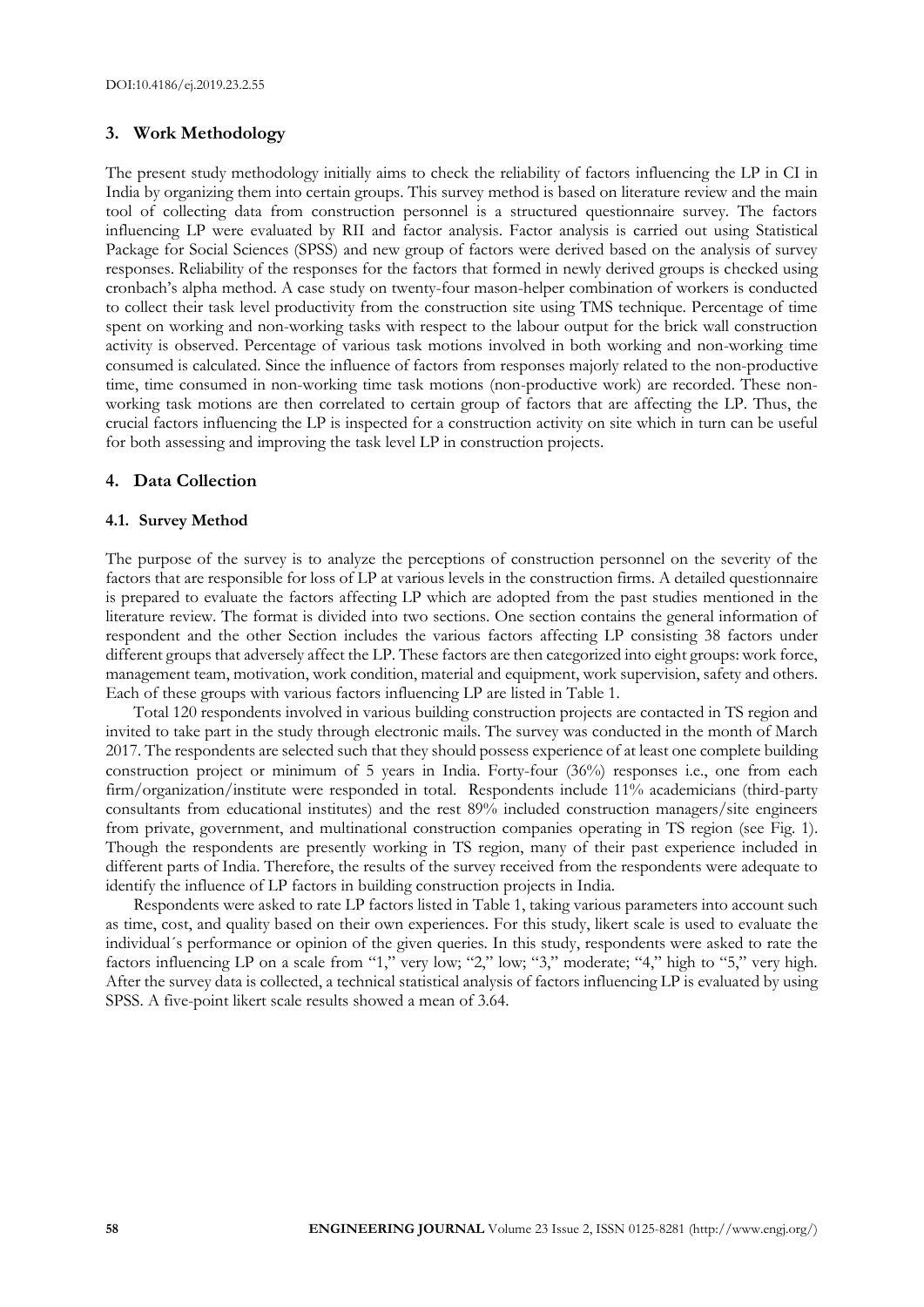| S.No           | <b>LP</b> Groups          | <b>Nos</b>     | <b>Description of Factors</b>                                                                                                                                                                                    |
|----------------|---------------------------|----------------|------------------------------------------------------------------------------------------------------------------------------------------------------------------------------------------------------------------|
|                | Work force                | 6              | Lack of skill and experience of workers, lack of empowerment<br>(resources and training), high workforce absenteeism, high workforce<br>turnover, low labour morale/ commitment, poor relation among<br>workers. |
| 2              | Management<br>team        | 4              | skill, poor relation<br>Bad leadership<br>between<br>workers<br>and<br>superintendent, lack of labour surveillance, lack of periodic meeting<br>with labour.                                                     |
| 3              | Motivation                | $\overline{4}$ | Low amount of pay, little or no financial rewards, lack of labour<br>recognition program, payment delay.                                                                                                         |
| $\overline{4}$ | Work condition            | 6              | Working 7 days per week, frequency of overtime, poor work planning,<br>unrealistic scheduling, labour interface and congestion, design<br>complexity.                                                            |
| 5              | Material<br>and equipment | $\overline{4}$ | Material shortages, unsuitable material locations, wquipment and tools<br>shortages, poor condition of tools and equipment.                                                                                      |
| 6              | Work<br>supervision       | 5              | Poor or no supervision method, incompetent<br>supervisors,<br>incomplete/ revise drawings, inspection delay, variations/ change<br>orders during execution.                                                      |
|                | Safety                    | $\overline{4}$ | Accidents, unsafe working conditions, inadequate safety plan, working<br>at heights.                                                                                                                             |
| 8              | Others                    | 5              | Rework, method of construction, use of information<br>and<br>communication technologies, weather conditions and effectiveness of<br>management system.                                                           |

Table 1. Factors influencing LP adopted for the present study from the literature [10, 11, 12, 13, 14, 15].





#### **4.2. Field Method**

A residential apartment construction site is selected for carrying out the investigation on factors influencing LP. Construction of wall using AAC (Autoclaved aerated concrete) blocks is the construction activity chosen for the field study. The activity chosen for the study involves 22 workers (13 masons & 9 helpers) on the construction site. From the method of activity sampling, various task motions are observed under working and non-working time. These task motions are carried out by workers repetitively that are derived from the preliminary field study. Working and non-working time for labour in carrying out particular task motions for construction of brick wall activity are taken as productive and non-productive working task motions respectively. Various task motions observed under productive and non-productive work is explained below.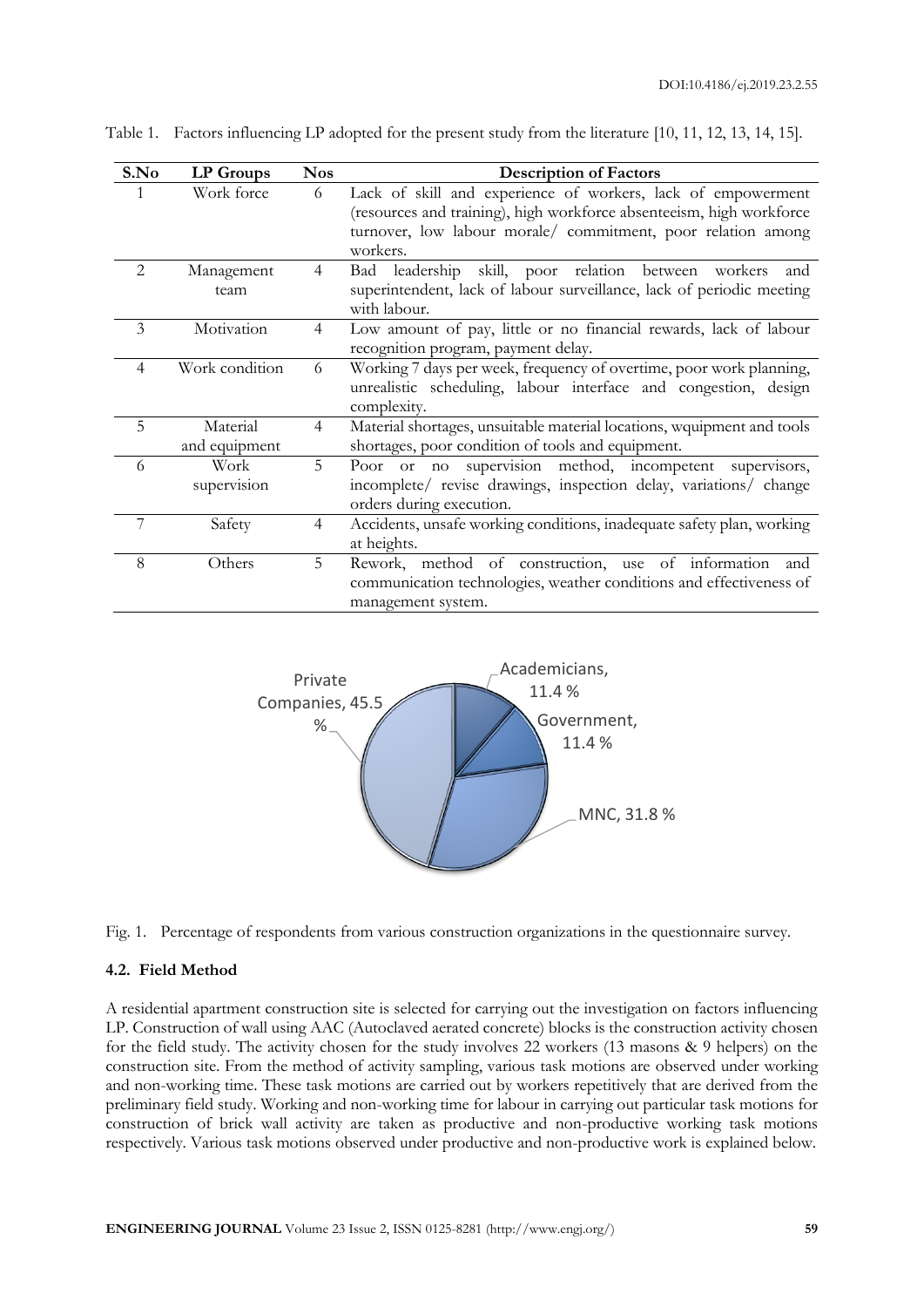- 4.2.1. Productive Work: Activity tasks of brick wall construction such as brick laying, aligning, levelling, brick line marking, groove filling and finishing are direct useful tasks required. Supporting tasks such as joinery installation, brick slicing and scaffold installation (working at heights) also falls under productive work as working time of these tasks are necessary in completing the particular activity.
- 4.2.2. Non-productive work: This is where workers involve in certain actions that are undesirable during the work. These are considered to be delay tasks and are categorized in to two types are 1) supplies delay such as waiting for material handlers, moving away from work area to get tools and human delay like taking help form co-workers, performing repetition due to lower skill, waiting for supervisor to get instructions. 2) Other nonworking tasks include delays that must be avoided completely such as needless moving around, personal mobile conversations, unnecessary chatting with another worker, etc. The level of detail will vary from the overall objectives of activity sampling, the mode of work environment, and the sampling strategy.

| Category               |                                                | Sub-Tasks              | Code       |
|------------------------|------------------------------------------------|------------------------|------------|
|                        |                                                | Brick laying           | BL         |
|                        | Direct work                                    | Aligning /levelling    | AL         |
| <b>Productive Work</b> |                                                | Finishing              | <b>FIN</b> |
|                        |                                                | Joinery installation   |            |
|                        | Supporting work                                | Brick slicing          | <b>BS</b>  |
|                        |                                                | Scaffold installation  | SI         |
|                        |                                                | Material delay         | MD         |
|                        |                                                | Tool delay             | TD         |
| Non-Productive Work    |                                                | Supervision delay      | <b>SD</b>  |
|                        |                                                | Low skill delay        | <b>LSD</b> |
|                        |                                                | Unwanted conversations | UC.        |
|                        | Supplies delay<br>Human delay<br>Miscellaneous | <b>MISC</b>            |            |

Table 2. Classification of various tasks involved in the activity of a wall construction.

Various task motions categorized under productive and non-productive works that observed in the present study are listed in the above Table 2.

# **5. Analysis and Results**

# **5.1. Reliability Analysis**

Reliability analysis is carried out by using Cronbach's alpha method. This method of analysis evaluates core consistency depending on the average correlation amongst the data that is identically computed. Both Splithalf method and item-total correlation is combined in this analysis, and computes the mean value of the reliability from the split-half method for all the data of the concept. From this method, the reliability of the factors influencing LP in executing certain construction activity both at the group and individual level can be calculated as follows:

$$
\alpha=\frac{n}{n-1}\;(1-\frac{\sum\sigma_i^2}{\sigma_i^2})
$$

where n= number of items,  $\sigma_i^2$ =variance of sum of all scores;  $\sum \sigma_i^2$ = sum of st.dev. of all items.

In generally, Cronbach's alpha value of 0.7 is acceptable for reliability and it could reduce to 0.6 in investigative studies [26]. The analysis of thirty-eight factors at the individual level showed the value of 0.937 which authenticates the reliability of the analysed model that is used in the present work.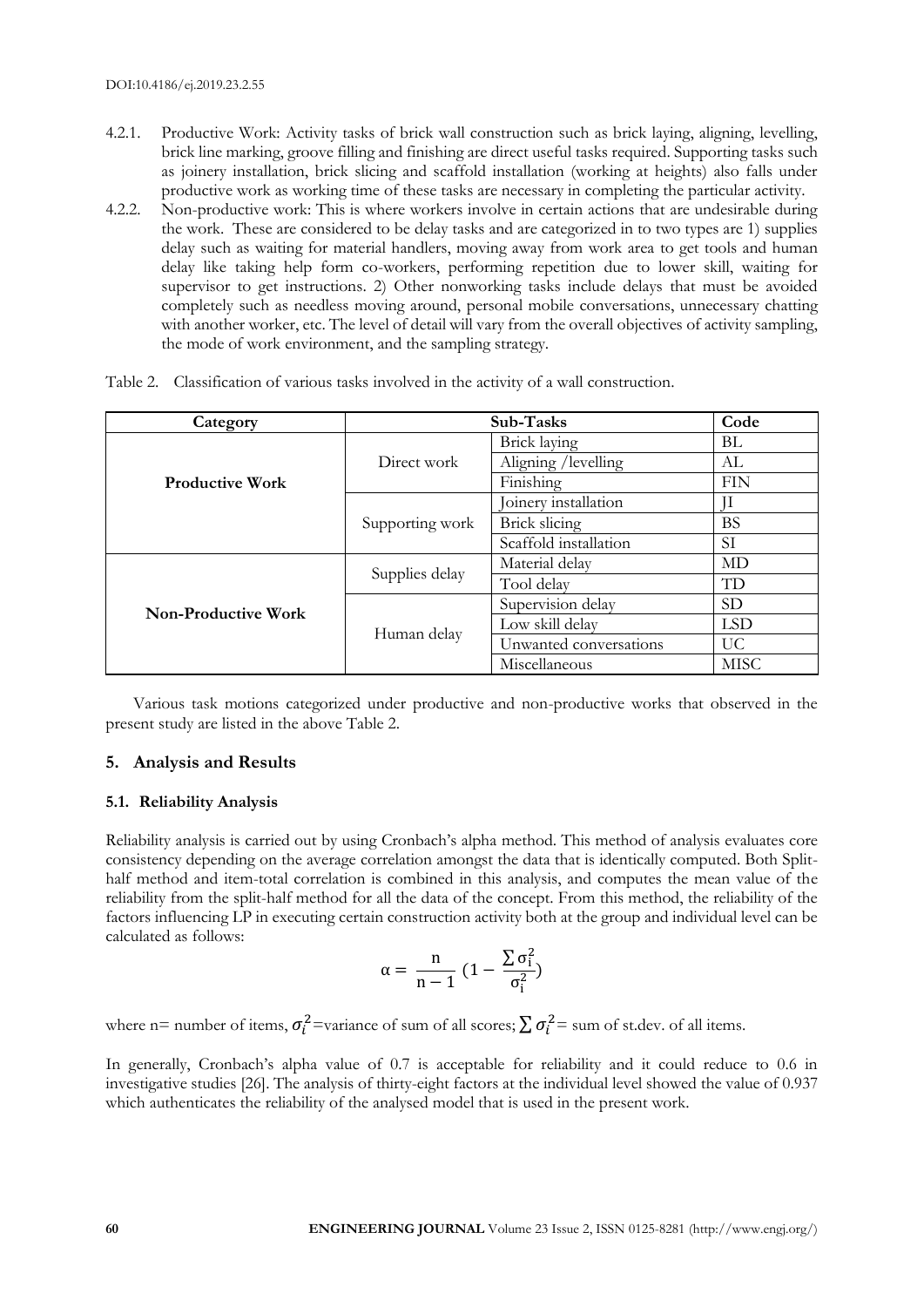# **5.2. Relative Important Index (RII)**

RII is a technique used for ranking of factors from the survey given by various respondents. The RII can be calculated using the following equation

$$
\text{RII} = \frac{\sum_{i=1}^{n} (w_i x_i)}{\text{AN}}
$$

where 'w' is the weight assigned by respondent (1 to 5);

x' is frequency of each weightage;

A is the highest weight; and

N is the no of respondents participated in the survey.

Based on the responses from the survey conducted, the factors having RII value more than 0.7 is considered. Higher the RII value, the more important was the influence of factors [27]. So, twenty-eight factors as shown in Table 3 are now taken for the further analysis.

| S.<br>No        |                                           | $W_i$          | $\mathbf{1}$   | $\overline{2}$ | 3               | $\overline{4}$  | 5   | $\Sigma$ wi<br>X1 | <b>RII</b> |
|-----------------|-------------------------------------------|----------------|----------------|----------------|-----------------|-----------------|-----|-------------------|------------|
|                 | <b>LP</b> Factors                         |                |                |                |                 |                 |     |                   |            |
| $\mathbf{1}$    | Unsafe working conditions                 |                | $\overline{c}$ | $\overline{2}$ | $\overline{4}$  | 20              | 16  | 178               | 0.809      |
| $\overline{c}$  | Poor work planning                        |                | $\overline{1}$ | $\mathbf{1}$   | 7               | $\overline{25}$ | 10  | 174               | 0.791      |
| 3               | Unrealistic scheduling                    |                | $\mathbf{1}$   | 4              | $\overline{4}$  | 22              | 13  | 174               | 0.791      |
| $\overline{4}$  | Little or no financial rewards            |                | $\mathbf{1}$   | $\overline{3}$ | $\overline{Q}$  | 18              | 13  | 171               | 0.777      |
| 5               | Material shortages                        |                | $\overline{c}$ | 3              | 6               | 20              | 13  | 171               | 0.777      |
| 6               | Payment delay                             |                | $\overline{c}$ | 3              | 6               | 21              | 12  | 170               | 0.773      |
| 7               | Working at heights                        |                | $\overline{2}$ | 1              | 12              | 17              | 12  | 168               | 0.764      |
| 8               | Weather conditions                        |                | $\overline{0}$ | $\overline{4}$ | 10              | 20              | 10  | 168               | 0.764      |
| 9               | Lack of skill and experience of worker    |                | $\overline{0}$ | $\overline{2}$ | 13              | 21              | 8   | 167               | 0.759      |
| 10              | Poor or no supervision method             |                | $\overline{c}$ | 3              | 10              | 16              | 13  | 167               | 0.759      |
| 11              | Incompetent supervisors                   | $\overline{0}$ | $\overline{2}$ | 11             | 25              | 6               | 167 | 0.759             |            |
| 12              | Accidents                                 | $\overline{2}$ | 5              | 6              | 18              | 13              | 167 | 0.759             |            |
| 13              | Poor relation b/w labour and superintends |                | $\mathbf{1}$   | 3              | 10              | 21              | 9   | 166               | 0.755      |
| 14              | Poor condition of equipment and tools     |                | 3              | 3              | 9               | 16              | 13  | 165               | 0.750      |
| 15              | Bad leadership skill                      |                | $\mathbf{1}$   | 5              | 5               | 27              | 6   | 165               | 0.750      |
| 16              | Working 7 days per week                   |                | $\overline{4}$ | 3              | 10              | 12              | 15  | 163               | 0.741      |
| 17              | Equipment and tools shortages             |                | $\mathbf{1}$   | 5              | 6               | 26              | 6   | 163               | 0.741      |
| 18              | Low labour morale/commitment              |                | $\overline{1}$ | 5              | 10              | 19              | 9   | 162               | 0.736      |
| 19              | Rework                                    |                | $\overline{2}$ | $\overline{2}$ | 10              | 24              | 6   | 162               | 0.736      |
| 20              | Lack of empowerment                       |                | $\overline{0}$ | 3              | 16              | 18              | 7   | 161               | 0.732      |
| 21              | Change order during execution             |                | $\mathbf{1}$   | 5              | $\,8\,$         | 24              | 6   | 161               | 0.732      |
| 22              | Low amount of pay                         |                | $\overline{2}$ | 5              | $\overline{11}$ | $\overline{15}$ | 11  | 160               | 0.727      |
| 23              | High Workforce Absenteeism                |                | $\overline{2}$ | 4              | 12              | 17              | 9   | 159               | 0.723      |
| 24              | Lack of labour surveillance               |                | $\overline{2}$ | 3              | 12              | 22              | 5   | 157               | 0.714      |
| $\overline{25}$ | Inadequate safety plan                    |                | $\overline{2}$ | $\overline{4}$ | 11              | 21              | 6   | 157               | 0.714      |
| 26              | Frequency of Working Overtime             |                | $\overline{c}$ | 3              | 13              | 21              | 5   | 156               | 0.709      |
| 27              | Effectiveness of Management System        |                | $\mathbf{1}$   | $\overline{3}$ | 18              | 15              | 7   | 156               | 0.709      |
| 28              | Method of Construction                    |                | $\mathbf{1}$   | 4              | 16              | 18              | 5   | 154               | 0.700      |

| Table 3. Relative Important Indices for factors influencing LP. |  |  |
|-----------------------------------------------------------------|--|--|
|                                                                 |  |  |

# **5.3. Factor Analysis**

This method is a statistical analysis which commonly describes the basic dimensions that comprise of factors by analyzing the correlation amongst the factors. From this statistical method adopted, factor analysis results in an un-rotated component factor matrix. This displays the data in a reduced form but does not explains the extent of which a factor is related to the particular group of factors. Consequently, the resulting group of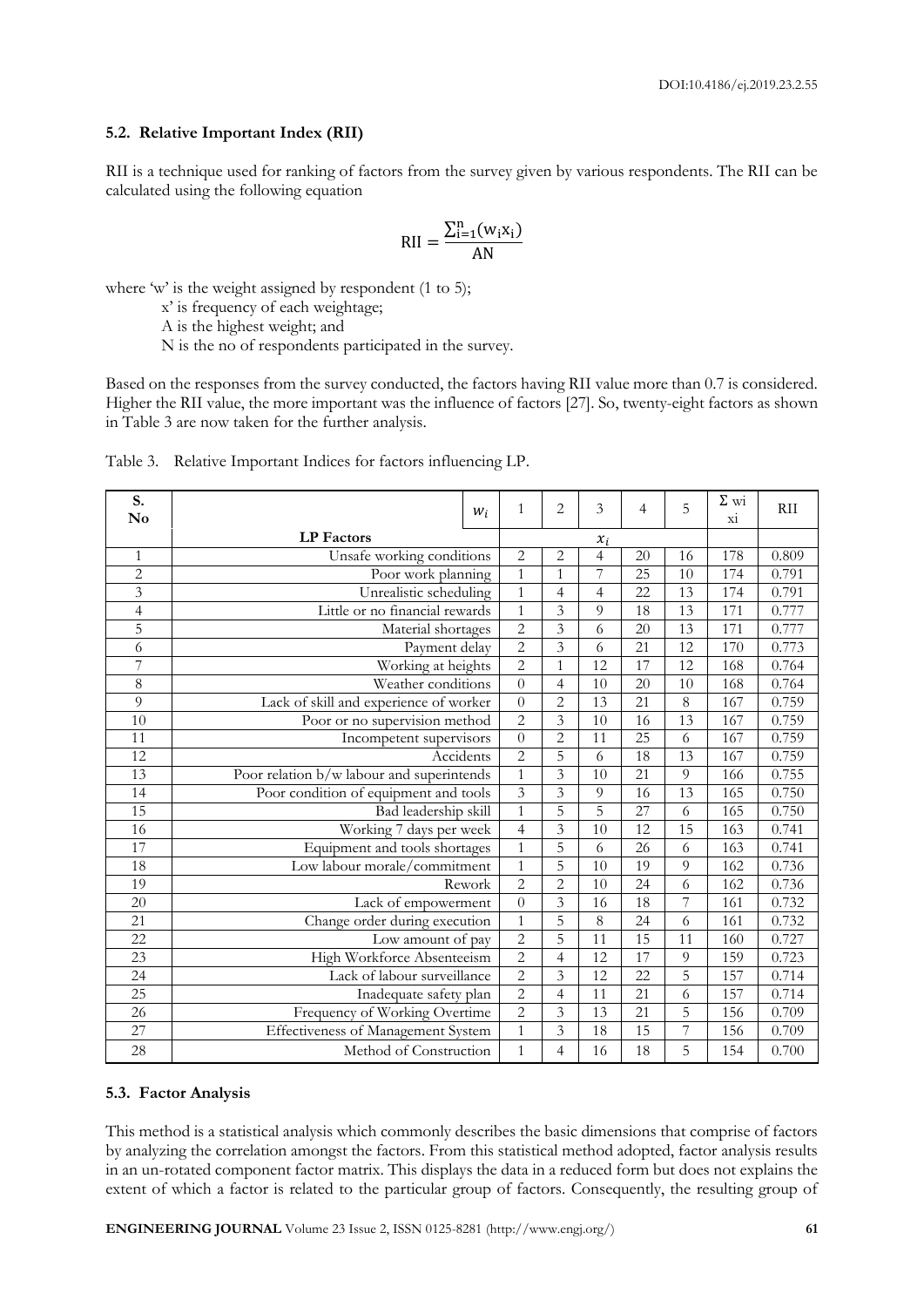factors are rotated to obtain the component structure containing group of factors and is defined as orthogonal factor rotation analysis. In the present study, factor analysis is implemented to prove the factors that are grouped were statistically significant or not. Total twenty-eight factors were selected that are statistically related with the LP resulted from the RII method of analysis. All these twenty-eight factors are analysed in factor analysis using SPSS. From the factor analysis, percentage of variance and the cumulative percentage of factors are derived (see Table 4). The eigenvalue as shown in Table 4 is an index that signifies the explanatory power of the corresponding factor normally obtained from the factors with value of one or more. Total factors are reduced to eight components with value greater than one are shown in Table 4. These eight components that are reduced constitutes to 75% of total twenty-eight factors. Therefore, the eight components resulted from the factor analysis will form new group of factors which defines the influence of LP from the questionnaire analysis. Rotation sums of squared loadings is carried out in the factor analysis which defines the accurate component structure of LP factors. Total rotation sums of squared loadings among the eight components are considered.

|                         | <b>Total Variance</b>                                               |                           |                          |       |                           |                          |  |  |  |  |  |  |
|-------------------------|---------------------------------------------------------------------|---------------------------|--------------------------|-------|---------------------------|--------------------------|--|--|--|--|--|--|
|                         | Initial Eigenvalues (Loadings)<br>Rotation Sums of Squared Loadings |                           |                          |       |                           |                          |  |  |  |  |  |  |
| Components              | Total                                                               | Percentage of<br>Variance | Cumulative<br>Percentage | Total | Percentage of<br>Variance | Cumulative<br>Percentage |  |  |  |  |  |  |
| $\mathbf{1}$            | 9.666                                                               | 34.521                    | 34.521                   | 3.509 | 12.532                    | 12.532                   |  |  |  |  |  |  |
| $\overline{2}$          | 2.410                                                               | 8.605                     | 43.126                   | 3.153 | 11.260                    | 23.792                   |  |  |  |  |  |  |
| $\overline{\mathbf{3}}$ | 2.204                                                               | 7.872                     | 50.999                   | 3.092 | 11.044                    | 34.836                   |  |  |  |  |  |  |
| $\overline{4}$          | 1.656                                                               | 5.914                     | 56.913                   | 2.928 | 10.457                    | 45.293                   |  |  |  |  |  |  |
| 5                       | 1.588                                                               | 5.673                     | 62.586                   | 2.555 | 9.126                     | 54.419                   |  |  |  |  |  |  |
| 6                       | 1.415                                                               | 5.052                     | 67.638                   | 2.247 | 8.024                     | 62.444                   |  |  |  |  |  |  |
| 7                       | 1.241                                                               | 4.432                     | 72.070                   | 2.027 | 7.241                     | 69.684                   |  |  |  |  |  |  |
| $\overline{8}$          | 1.100                                                               | 3.927                     | 75.997                   | 1.767 | 6.312                     | 75.997                   |  |  |  |  |  |  |
| $\overline{10}$         | .825                                                                | 2.945                     | 82.172                   |       |                           |                          |  |  |  |  |  |  |
| 11                      | .777                                                                | 2.776                     | 84.948                   |       |                           |                          |  |  |  |  |  |  |
| 12                      | .633                                                                | 2.260                     | 87.209                   |       |                           |                          |  |  |  |  |  |  |
| 13                      | .510                                                                | 1.821                     | 89.029                   |       |                           |                          |  |  |  |  |  |  |
| 14                      | .458                                                                | 1.635                     | 90.664                   |       |                           |                          |  |  |  |  |  |  |
| $\overline{15}$         | .436                                                                | 1.556                     | 92.220                   |       |                           |                          |  |  |  |  |  |  |
| 16                      | .406                                                                | 1.452                     | 93.672                   |       |                           |                          |  |  |  |  |  |  |
| 17                      | .367                                                                | 1.310                     | 94.982                   |       |                           |                          |  |  |  |  |  |  |
| 18                      | .261                                                                | .931                      | 95.912                   |       |                           |                          |  |  |  |  |  |  |
| 19                      | .233                                                                | .832                      | 96.744                   |       |                           |                          |  |  |  |  |  |  |
| 20                      | .227                                                                | .812                      | 97.557                   |       |                           |                          |  |  |  |  |  |  |
| 21                      | .153                                                                | .547                      | 98.103                   |       |                           |                          |  |  |  |  |  |  |
| 22                      | .134                                                                | .478                      | 98.581                   |       |                           |                          |  |  |  |  |  |  |
| $\overline{23}$         | .112                                                                | .401                      | 98.982                   |       |                           |                          |  |  |  |  |  |  |
| 24                      | .091                                                                | .324                      | 99.306                   |       |                           |                          |  |  |  |  |  |  |
| $\overline{25}$         | .069                                                                | .246                      | 99.552                   |       |                           |                          |  |  |  |  |  |  |
| 26                      | .058                                                                | .209                      | 99.761                   |       |                           |                          |  |  |  |  |  |  |
| $\overline{27}$         | .037                                                                | .134                      | 99.894                   |       |                           |                          |  |  |  |  |  |  |
| 28                      | .030                                                                | .106                      | 100.000                  |       |                           |                          |  |  |  |  |  |  |

Table 4. Total variance of the factors influencing LP from factor analysis.

To classify these eight components, an orthogonal factor rotation analysis is processed and the rotated component matrix is analyzed in SPSS (see Table 5). The corresponding factors of components in detail are listed (see Table 6). Thus, eight group of factors were reorganized newly by naming them as per LP factors contained. Cronbach's alpha coefficient is analysed and for newly formed group of factors and verified the factors in each reorganized group are internally consistent (see Table 7).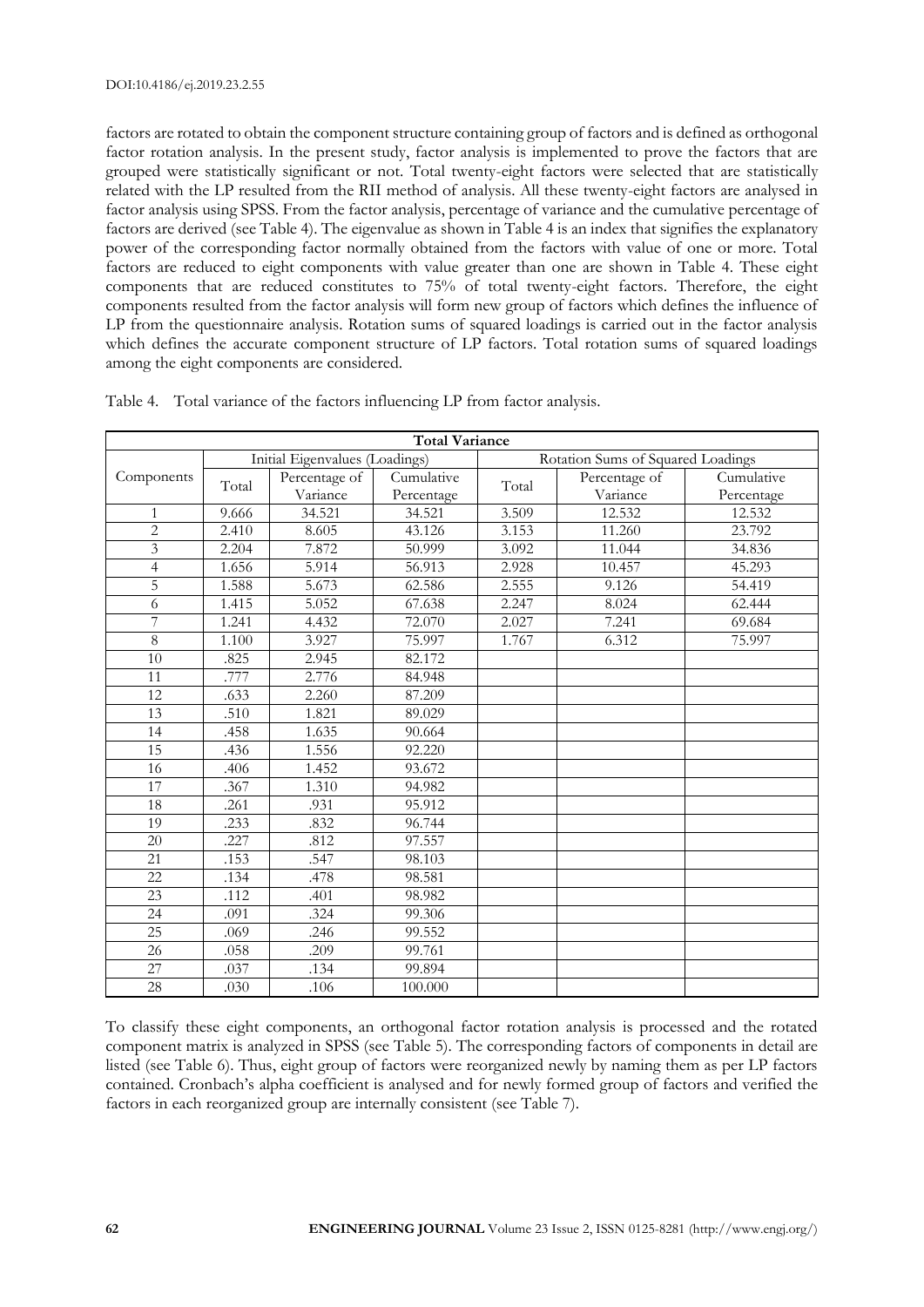| Rotated component matrix. | Table 5. |  |  |
|---------------------------|----------|--|--|
|---------------------------|----------|--|--|

|                                                     | <b>Component (Group of Factors)</b> |                |         |         |         |         |         |         |
|-----------------------------------------------------|-------------------------------------|----------------|---------|---------|---------|---------|---------|---------|
| <b>LP</b> Factors                                   | $\mathbf{1}$                        | $\overline{2}$ | 3       | 4       | 5       | 6       | 7       | 8       |
| Poor condition of equipment and tools               | 0.805                               | .060           | .287    | .184    | $-.021$ | .046    | .064    | .160    |
| Bad leadership skill                                | 0.600                               | .063           | .158    | .212    | .291    | .047    | .415    | .084    |
| Rework                                              | 0.583                               | .432           | .029    | .074    | .131    | .440    | .213    | $-.034$ |
| Poor work planning                                  | 0.516                               | $-.028$        | .091    | .255    | .300    | .252    | .019    | .261    |
| Method of construction                              | $-.021$                             | 0.873          | .047    | .140    | $-.030$ | .027    | $-.038$ | .017    |
| Equipment and tools shortages                       | .493                                | 0.715          | $-.001$ | $-.008$ | .088    | $-.085$ | $-.079$ | .320    |
| Effectiveness of Management system                  | .072                                | 0.616          | .246    | .285    | .229    | .210    | $-.103$ | $-.188$ |
| Material shortages                                  | .360                                | 0.545          | .241    | $-.101$ | .169    | .092    | $-.049$ | .265    |
| Weather conditions                                  | $-.139$                             | 0.541          | .120    | .309    | .317    | .352    | .298    | .051    |
| Frequency of working overtime                       | .151                                | $-.093$        | 0.773   | .017    | .342    | $-.096$ | .155    | .082    |
| Working at heights                                  | .006                                | .379           | 0.691   | .025    | $-.012$ | .302    | .266    | $-.026$ |
| Working 7 days per week                             | .371                                | .223           | 0.677   | .185    | .118    | $-.098$ | .090    | .173    |
| Inadequate safety plan                              | .465                                | .155           | 0.648   | .141    | .067    | .372    | $-.026$ | .090    |
| Unrealistic scheduling                              | $-.001$                             | $-.012$        | 0.496   | .426    | .217    | .334    | $-.236$ | .459    |
| Lack of empowerment                                 | .160                                | .007           | $-.131$ | 0.812   | $-.009$ | .025    | $-.067$ | $-.056$ |
| Poor or no supervision method                       | $-.210$                             | .370           | .121    | 0.663   | .125    | $-.319$ | .041    | .127    |
| Low labor morale/commitment                         | .129                                | .078           | .128    | 0.655   | .179    | .185    | .217    | .177    |
| Poor relations between labor and<br>superintendents | .344                                | .150           | .244    | 0.635   | $-.024$ | .099    | .146    | .059    |
| High workforce absenteeism                          | $-.018$                             | .139           | .212    | $-.124$ | 0.769   | .197    | .255    | .185    |
| Incompetent supervisors                             | .386                                | .325           | .166    | .218    | 0.647   | $-.166$ | $-.077$ | $-.240$ |
| Lack of skill and experience of the<br>workers      | .209                                | .062           | .133    | .402    | 0.622   | .117    | .238    | .282    |
| Accidents                                           | .335                                | .056           | .136    | .212    | 0.518   | .393    | $-.163$ | .225    |
| Variations/Change Order During<br>Executions        | .077                                | .066           | .041    | .075    | .078    | 0.876   | .067    | .082    |
| Unsafe working conditions                           | .404                                | .271           | .370    | $-.127$ | .278    | 0.513   | .062    | .101    |
| Little or no financial rewards                      | .084                                | $-.118$        | .128    | .156    | .045    | .051    | 0.894   | .140    |
| Low amount of pay                                   | .524                                | .028           | .231    | $-.044$ | .347    | .044    | 0.605   | .010    |
| Lack of labor surveillance                          | .389                                | .066           | .085    | .275    | .133    | .066    | .180    | 0.732   |
| Payment Delay                                       | .092                                | .308           | .458    | $-.104$ | .228    | .147    | .319    | 0.592   |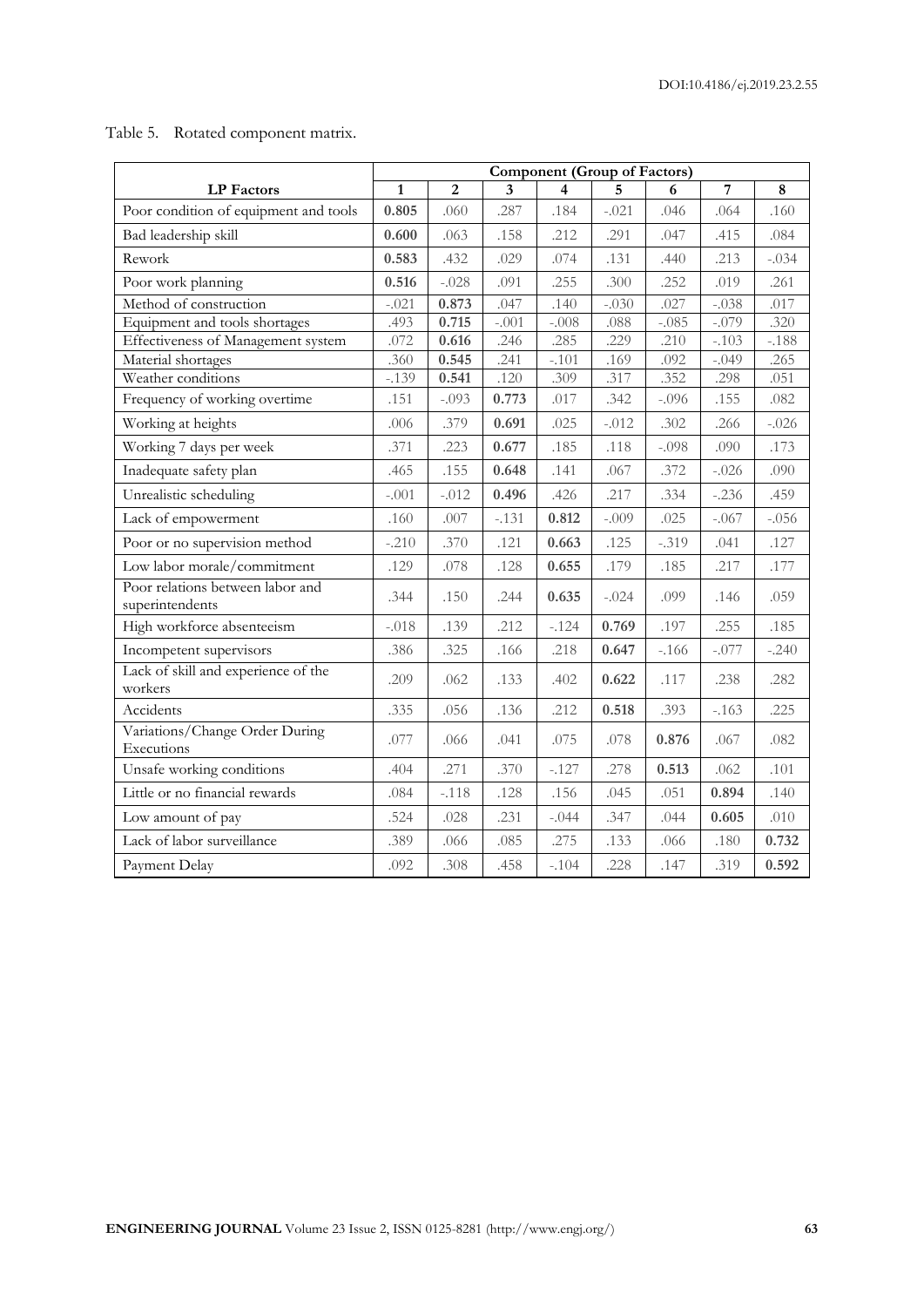| S. No          | <b>Reorganized LP</b>             | <b>Nos</b>     | Factors                                                                                                                                 |
|----------------|-----------------------------------|----------------|-----------------------------------------------------------------------------------------------------------------------------------------|
|                | Groups                            |                |                                                                                                                                         |
|                | Work Delay                        | $\overline{4}$ | Poor condition of tools and equipment, Bad Leadership skill, Rework and<br>Poor work planning                                           |
| $\mathfrak{D}$ | Work<br>Characteristics           | 5              | Method of construction, Equipment tools and shortages, Effectiveness of<br>management system, Material shortages and Weather conditions |
| 3              | Work Schedule                     | 5              | Frequency of working overtime, Working at heights, Working 7 days a<br>week, Inadequate safety plan and Unrealistic scheduling          |
| $\overline{4}$ | Organizational<br>Characteristics | $\overline{4}$ | Lack of empowerment, Poor or no supervision method, Low labour<br>morale and Poor relation between labour and superintendents           |
| $5^{\circ}$    | Assured &<br>Safety work          | $\overline{4}$ | High workforce absenteeism, Incompetent supervisor, Lack of skill and<br>experience of the workers and Accidents                        |
| 6              | Work Conditions                   | 2              | Variations/change order during execution and Unsafe working<br>conditions                                                               |
| 7              | Workers Income                    | $\overline{2}$ | Little or no financial rewards and low amount of pay                                                                                    |
| 8              | Workers<br>Management             | 2              | Lack of labour surveillance and Payment delay                                                                                           |

Table 6. Various LP factors reorganized in to new groups obtained from Factor Analysis.

Table 7. Cronbach's α of reorganized group of LP factors.

| S. No | <b>Reorganized LP Groups</b>   | Cronbach's $\alpha$ |
|-------|--------------------------------|---------------------|
|       | Work Delay                     | 0.787               |
| 2     | Work Characteristics           | 0.787               |
| 3     | Work Schedule                  | 0.820               |
| 4     | Organizational Characteristics | 0.748               |
| 5.    | Assured and Safety Work        | 0.654               |
| 6     | Work Conditions                | 0.617               |
| 7     | Workers Income                 | 0.737               |
| 8     | Workers Management             | 0.761               |

# **5.4. Field Study**

The field study is carried out using TMS technique on AAC block wall construction in an ongoing construction of a five storied residential apartment. Activity (wall construction) is carried out in combination of two workers (mason and helper). Total twenty-four combinations have been recorded as observations. All the observations were taken at random days starting from mid-October to mid-December, 2017. Random timings were chosen such that the activity is in full progress with no external disturbances such as extreme weather conditions. Observations under productive and non-productive work are classified as shown in the Table 2. Quantity of constructed wall on field is calculated in square feet and time data is recorded for the involved labour task motions in minutes. Time observation trails were carried for at least 30 minutes per combination. Total time and work quantity from which workers were observed for the construction activity is 2021 minutes and 600 square feet respectively. LP is calculated in minutes per square feet.

The time data for both working and non-working time task motions are tabulated (see Table 1 in the appendix). To calculate the productive time spent on specified construction activity, time data is converted in to percentages from the total time of observation (see Table 2 in the appendix). Actual productivity of workers is only the percentage of time spent on productive tasks performed by the workers. Average percentage of time spent for productive and non-productive task motions are calculated (see Table 8).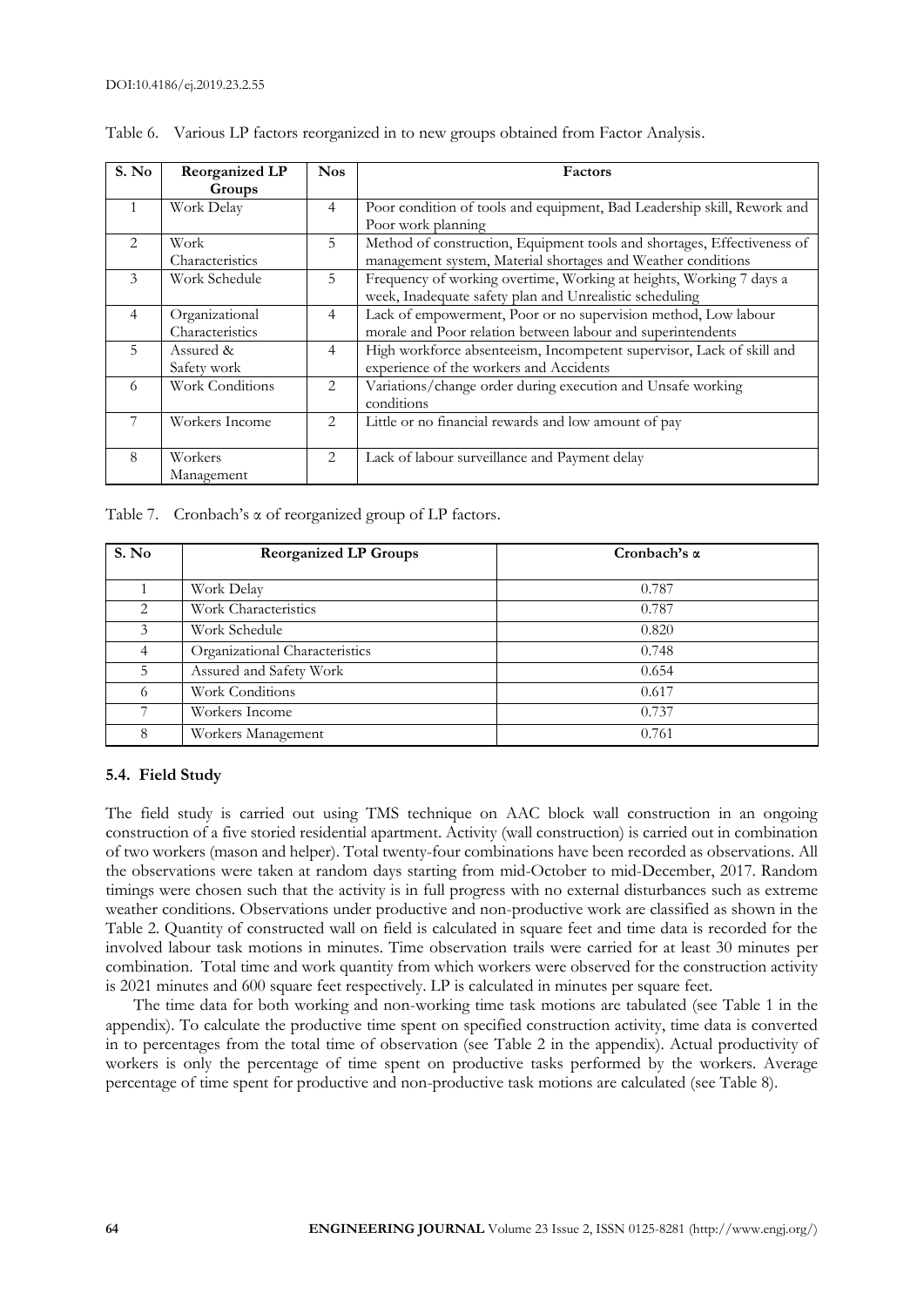| Productive task<br>motions | Average time spent<br>$\binom{0}{0}$ | Non-Productive task<br>motions | Average time spent<br>(%) |
|----------------------------|--------------------------------------|--------------------------------|---------------------------|
| <b>Brick Laying</b>        | 44                                   | Material Delay                 |                           |
| Alignment                  | 20                                   | <b>Tools Delay</b>             |                           |
| Finishing                  | 13                                   | Supervision Delay              |                           |
| Joinery Installation       |                                      | Unskilled Work Delay           |                           |
| <b>Brick Slicing</b>       |                                      | Idle/Talking to others         |                           |
| Scaffold Installation      |                                      | Miscellaneous                  |                           |
| Total                      | 83                                   | Total                          |                           |

Table 8. Average percentage of time spent on various task motions of wall construction activity.

# **6. Discussion**

From the TMS technique, it is observed that total 83% of productive time is spent by workers for productive task motions. Non-productive task motions such as idle/talking to others and miscellaneous may sometimes require for resting period against physical fatigue. The allowable rest period of the workers against basic physical fatigue is 4% as per International Labour Organization [28]. Thus, average time on effective nonproductive task motions is 15% which is an unnecessary time spent by workers. This is obtained by deducting the 2% observed from two task motions such as idle/talking to others and miscellaneous from overall 17% resulted on site observations. Even though the field study is carried out during the selected working days where no loss is expected, only 85% of productivity is achieved by the workers on the construction site.

The non-productive time is influenced by various LP factors in the construction. The data analysis of the survey resulted after regrouping of LP factors is given in Table 5. An observation from regrouping of LP factors shows that factors such as equipment tools and shortages, effectiveness of management system, material shortages and weather conditions fall under work characteristics. Of these factors, the equipment and tools shortages and material shortages have corresponding non-productive task motions in TMS observations on construction field and these task motions are tools delay and material delay. Thus, the correlation between LP factors and non-productive work task motions are shown in Table 9. Also, the percentage of influence is shown against each non-productive task motion. Similar correlations can be noticed between organization characteristics and supervision delay task motion; assured and safety work to unskilled work delay task motion; workers management to idle/talking to others task motion. Hence, there exists a correlation between LP factors and non-productive work task motions and TMS have quantified the influence on LP.

| <b>Reorganized LP Factors</b>  | Non-Productive Work Task Motions on Site | Influence $\binom{0}{0}$ |
|--------------------------------|------------------------------------------|--------------------------|
| Work Characteristics           | Tools Delay                              |                          |
|                                | Material Delay                           |                          |
| Organizational Characteristics | Supervision Delay                        |                          |
| Assured and Safety Work        | Unskilled Work Delay                     |                          |
| Workers Management             | Idle/Talking to others                   |                          |

Table 9. LP factors correlated to non-productive work task motions observed from construction site.

Measurement of LP is assessed at various levels such as company, field operations, project, activity, work processes and task in a construction organization [29]. LP factors resulted from the statistical analysis are linked to various levels of measuring LP in the construction projects. As the present case study focused on a single construction activity, 85% of LP is observed when LP factors at activity, work processes and task levels are covered in the field observation. This has not covered the LP factors at various higher levels such as company, filed operations and project in the construction organization.

From the present field study, it is observed that factors related to work characteristics plays a major role in influencing the LP on construction sites. Work characteristics determines the labour working process in handling the materials and tools. Tools delay is caused mainly due to sharing of measurement tools with co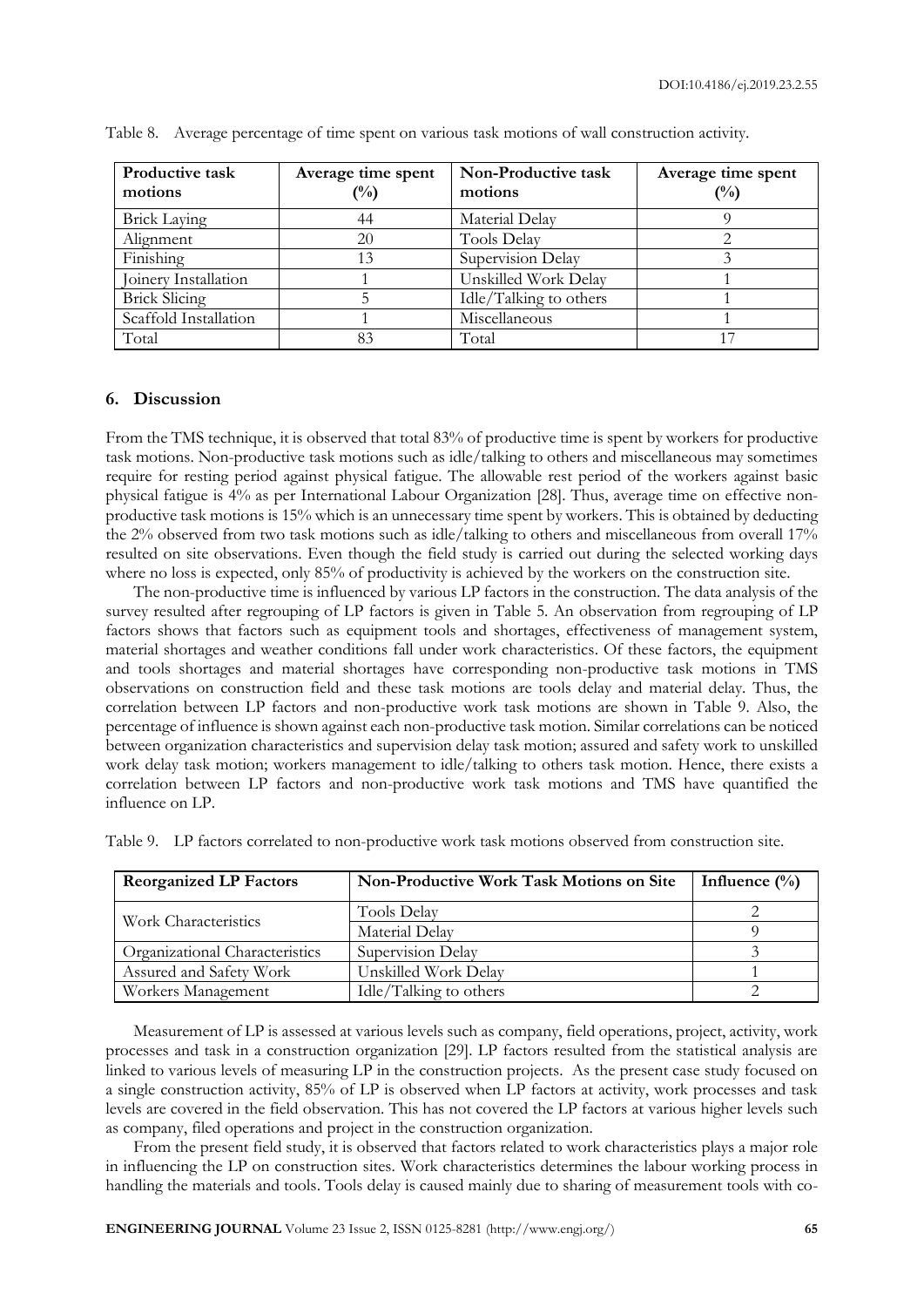workers such as plumb bob, measurement tape, spirit level etc., due to unavailability of sufficient tools on site. Material delay is the major factor influencing the LP on site and is caused due to unavailability of material at the time of work. The required amount of materials is transported from a distance away to work location in the same floor. Sometimes masonry worker himself carried the materials to the work spot which caused delay and physical fatigue. Therefore, workers/helpers are needed to be increased or guided properly to transport and handle the bricks to the work locations. Supervision delay and unskilled work delay are 3% and 1% respectively. But, these factors can also be managed from proper utilization of available resources on site.

This study surveyed the factors that are influencing the LP on construction projects in India. There was consensus concerning the factors that were considered to be important towards the LP. It is found that some of the LP influencing factors from questionnaire survey analysis also showing considerable effect in construction field study (see Table 7). From the case study, it is observed that non-productive labour tasks are related to the factors responsible for low LP (see Table 8). Work characteristics involving material shortages and tools delay is found to be most important factors influencing the LP. Therefore, factors from the questionnaire survey method showed the validation regarding the influence of LP on the construction site. By addressing the work characteristics factors that are causing the low construction LP in the field, site engineers can address the problems and minimize the time and cost overruns. Thus, the present study introduced an approach for quantitative validation of LP factors in India by correlating TMS (field work measurement) and SPSS (questionnaire survey analysis) data.

#### **7. Conclusions**

The entire scheme is carried out from the analysis of surveyed data using SPSS to the LP at field level obtained by carrying out TMS technique for a wall construction activity in a residential building construction site in TS, India. The results from the site observations indicated that the four out of eight group of LP factors obtained from the SPSS analysis were found influencing on the construction project site. These four factors were quantitatively assessed and linked to the LP measurement. Considering basic physical fatigue allowance, loss of LP on site due to work characteristics and assured and safety work is found to be 15% in the construction field. Material shortage and tools delay were found to be the most influencing LP factors in the project site. To overcome these problems, the management should always coordinate well with site engineers to provide sufficient tools and equipment and sufficient workers/helpers to handle the required materials at work locations. Likewise, engineers/managers in the construction projects can measure and manage the LP with minimum observation of worker's task motions on site.

By delving in to the study, the statistical analysis had revealed eight-groups of essential factors responsible for the loss of LP in construction projects in India which include: work delay; work characteristics; work schedule; organizational characteristics; assured and safety work; work conditions; workers income; workers management. Further research should be extended to the various other masonry activities in different types of construction projects in India. This approach can aid construction firms considering the crucial factors influencing loss of LP in productivity estimates at various levels in the construction organizations. Also, field validations in construction projects can be accurately assessed from the available research findings instead of burdensome daily progress reports of project data procurement. Altogether, the prime value of the study is that the correlation of TMS technique to the regression analysis can be used for quantitative validation of LP factors. It also provides a practical means of developing the LP in such a way that not only finding out essential factors but also quantifying them in real time construction projects.

Since the present study on LP factors were focused in India, filed observation in a specific location and with a particular activity, the findings constitute to create intrinsic challenges in generalization. However, the relationship between heuristic and filed data shown in the present study will aid industry people in taking timely decisions to improve the LP in the construction projects. The systematic methodology to assess the LP on construction projects sites in India provides scope for further based research aiming at other masonry construction activities in different locations. Besides, results from this study also directs to new routes for upcoming researchers in construction productivity studies and application.

# **References**

[1] Investopedia. (2017). *Labour Intensive*. [Online]. Available: https://www.investopedia.com/terms/l/ laborintensive.asp [Accessed: 11 November 2017]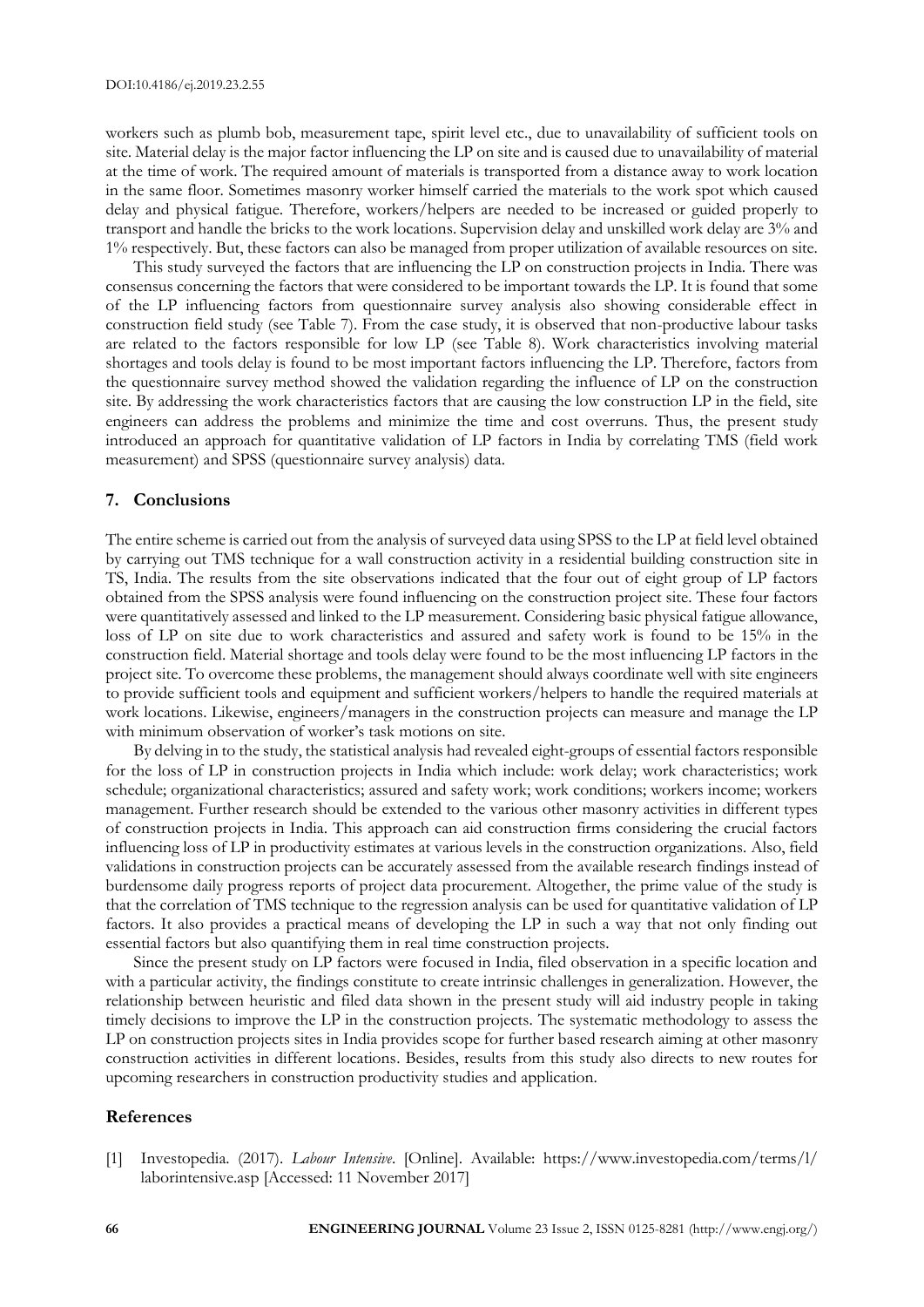- [2] S. Ulubeyli, A. Kazaz, and B. Er, "Planning engineers' estimates on labor productivity: Theory and practice," *Procedia-Social and Behavioral Sciences*, no. 119, pp.12-19, 2014.
- [3] K. W. Chui, D. R. Shields, and Y. Bai, "On-site labor productivity measurement for sustainable construction," in *Proceedings of International Conference on Sustainable Design and Construction, ICSDC 2011— Integrating Sustainability Practices in the Construction Industry*, ASCE, Kansas City, Missouri, 2012, pp. 335- 343.
- [4] S. Durdyev and J. Mbachu, "On-site labour productivity of New Zealand construction industry: Key constraints and improvement measures," *AJCE. Australasian Journal of Construction Economics and Building*, vol. 11, no. 3, pp. 18-33, 2011.
- [5] C. K. Nyando and J. A. M. Strasheim, "Assessing labour-based construction works management processes," *Proceedings of the Institution of Civil Engineers - Management, Procurement and Law,* vol. 164, no. 4, pp. 239-251, 2012.
- [6] C. H. Oglesby, H. W. Parker, and G. A. Howell, *Productivity Improvement in Construction*. New York: McGraw Hill, 1989.
- [7] S. Loganathan and S. Kalidindi, "Masonry labour construction productivity variation: An Indian case study," in *Proceedings of the First Indian Lean Construction Conference*, Mumbai, India, 2015, no. 1, pp.175– 185.
- [8] K. M. Harmon and B. Cole, "Loss of productivity studies—Current uses and misuses," *Construction Briefings*, vol. 8, no. 1, pp. 1–19, 2006.
- [9] S. E. Thomas, "Proving productivity losses in government contracts," *Public Contract Law Journal*., vol. 18, no. 2, pp. 414–431, 1989.
- [10] M. R. A. Kadir, W. P. Lee, M .S. Jaafar, S. M. Sapuan, and A. A. A. Ali, "Factors affecting construction labour productivity for Malaysian residential projects," *Structural Survey*, vol. 23, no. 1, pp. 42-54, 2005.
- [11] B. G. Hickson and L. A. Ellis, "Factors affecting construction labour productivity in Trinidad and Tobago," *The Journal of the Association of Professional Engineers of Trinidad and Tobago*, vol. 42, no. 1, pp. 4- 11, 2014.
- [12] A. M. Jarkas, R. A. Al Balushi, and P. K. Raveendranath, "Determinants of construction labour productivity in Oman," *International Journal of Construction Management*, vol. 15, no. 4, pp. 332-344, 2015.
- [13] I. Mahamid, "Contractors perspective toward factors affecting labor productivity in building construction," *Engineering, Construction and Architectural Management*, vol. 20, no. 5, pp. 446-460, 2013
- [14] S. Naoum and J. Hackman, "Do site managers and the head office perceive productivity factors differently?," *Engineering, Construction and Architectural Management*, vol. 3, no. 1, pp. 147-160, 1996.
- [15] A. S. Hanna and D. G. Heale, "Factors affecting construction productivity: Newfoundland versus rest of Canada," *Canadian Journal of Civil Engineering*, vol. 21, no.4, pp. 663-673, 1994.
- [16] H. R. Thomas, "Labor productivity and work sampling: The bottom line," *Journal of Construction Engineering and Management*, vol. 117, no. 3, pp. 423-444, 1991.
- [17] C. P. Sing, P. E. D. Love, and C. M. Tam, "Multiplier model for forecasting manpower demand," *Journal of Construction Engineering and Management*, vol. 138, no. 10, pp. 1161-1168, 2012.
- [18] J. M. W. Wong, A. P. C. Chan, and Y. H. Chiang, "A critical review of forecasting models to predict manpower demand," *The Australian Journal of Construction Economics and Building*, vol. 4, no. 2, pp. 43-55, 2004.
- [19] N. Jokkaw, P. Suteecharuwat, and P. Weerawetwat, "Measurement of construction workers' feeling by virtual environment (VE) technology for guardrail design in high-rise building construction projects," *Engineering Journal*, vol. 21, no. 5, pp. 161-177, Sept. 2017.
- [20] N. A. Sheikh, F. Ullah, B. Ayub, and M. J. Thaheem, "Labor productivity assessment using activity analysis on semi high-rise building projects in Pakistan," *Engineering Journal*, vol. 21, no. 4, pp. 273-286, Jul. 2017.
- [21] *Recommendations for Labour Output Constants for Building Works*, Bureau of Indian Standards, India, IS (Indian Standard) IS 7272-1, 2006.
- [22] H. R. Thomas and J. Daily, "Crew performance measurement via activity sampling," *Journal of Construction Engineering and Management*, vol. 109, no. 3, pp. 309-320, Sept. 1983.
- [23] S. A. Finkler, J. R. Knickman, G. Hendrickson, M. Lipkin, Jr., and W. G. Thompson, "A comparison of work sampling and time-and-motion techniques for studies," *Health Services Research*, vol. 28, no. 5, pp. 577-597, 1993.
- [24] E. M. Marvin and L. D. David, *Motion and Time Study: Improving Productivity*. London, UK: Pearson Publication, 1994.

**ENGINEERING JOURNAL** Volume 23 Issue 2, ISSN 0125-8281 (http://www.engj.org/) **67**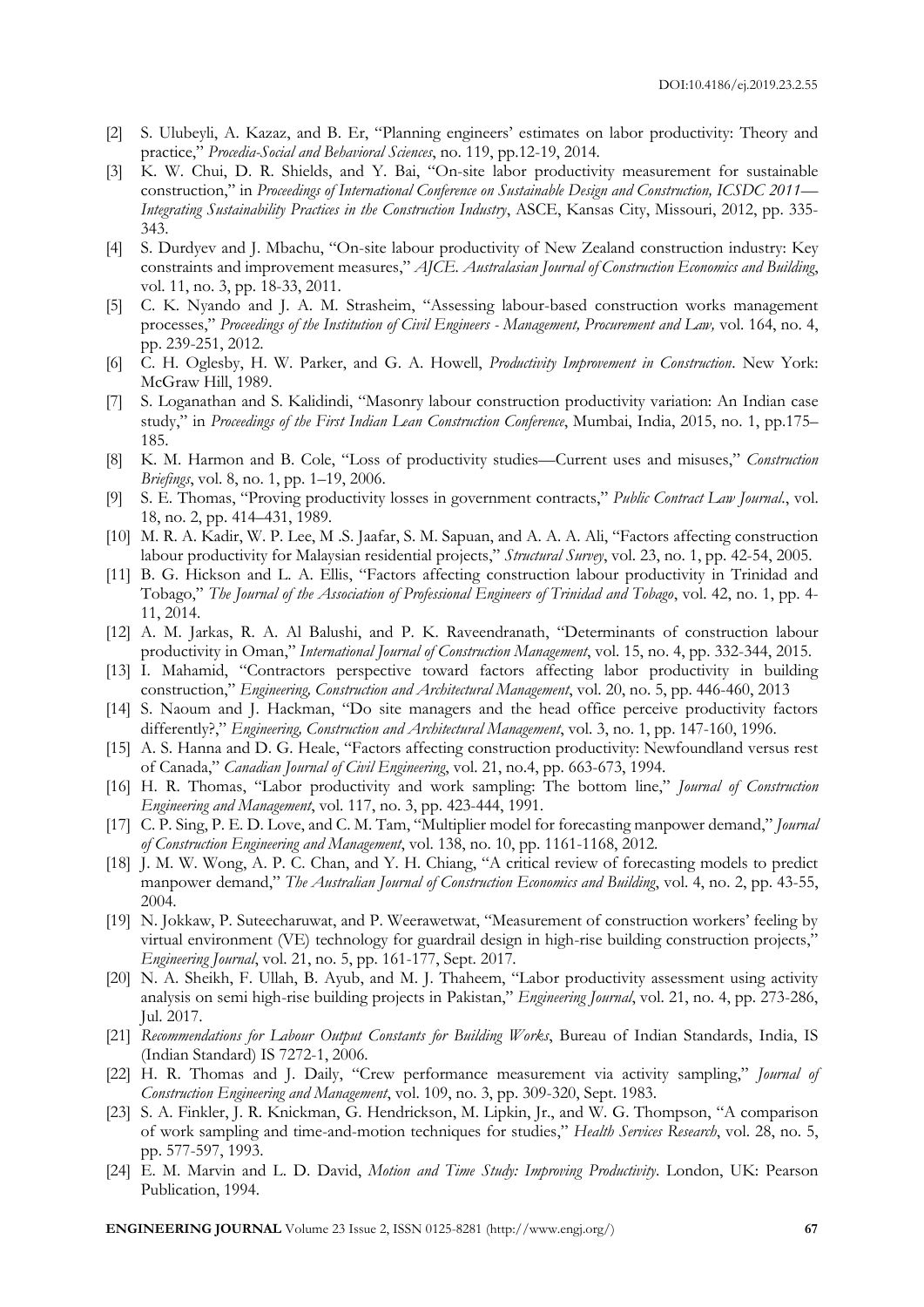- [25] A. T. Bon and D. Daim, "Time motion study in determination of time standard in manpower process," in *Proceedings of 3rd Engineering Conference on Advancement in Mechanical and Manufacturing for Sustainable Environment*, Kuching, Sarawak, Malaysia, 2010.
- [26] J. F. Hair, W. C. Black, B. J. Babin ,and R. E. Anderson, *Multivariate Data Analysis*. New Jersey: Prentice Hall, 2009.
- [27] M. Gunduz, Y. Nielsen, and M. Ozdemir, "Quantification of delay factors using the relative importance index method for construction projects in Turkey," *Journal of Management in Engineering*, ASCE, vol. 29, no. 2, pp. 133-139, 2013.
- [28] G. Kanawaty, *Introduction to Work Study*, 4<sup>th</sup> revised ed. International Labour Organization, 1992.
- [29] E. M. Rojas, "*Construction Productivity: A Practical Guide for Building and Electrical Contractors*. Florida: J. Ross Publishing, 2008.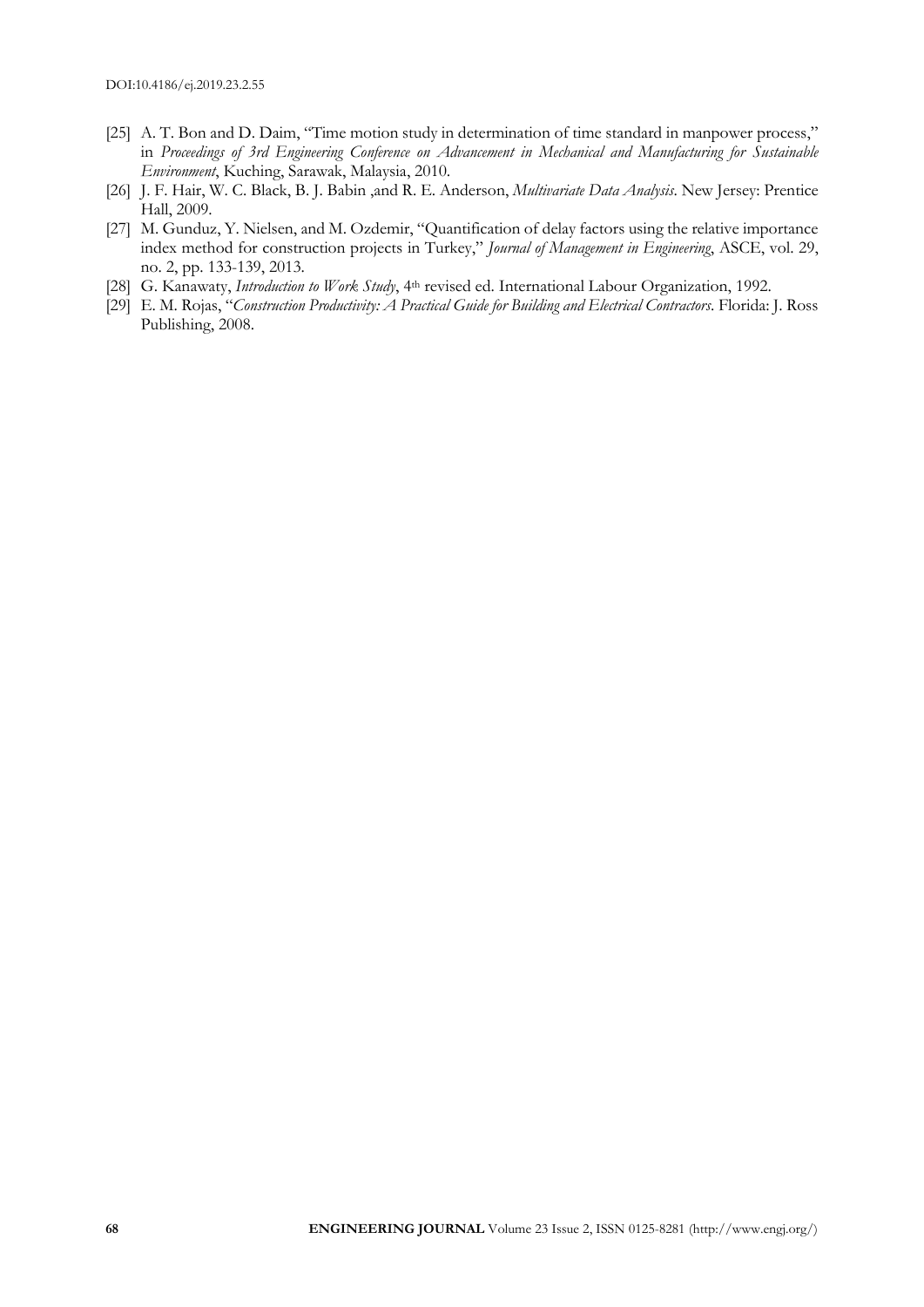# **Appendix**

| Table A1. Collection of working and non-working time data for various task motions from the field |  |  |  |  |  |  |  |
|---------------------------------------------------------------------------------------------------|--|--|--|--|--|--|--|
| observations.                                                                                     |  |  |  |  |  |  |  |

| Obs            | Time  | Qty   | Prod.          | Working time task motions |                |                |                |                |                | Non-working time task motions |                |                |                |                |                  |  |
|----------------|-------|-------|----------------|---------------------------|----------------|----------------|----------------|----------------|----------------|-------------------------------|----------------|----------------|----------------|----------------|------------------|--|
|                | (min) | (sft) | (min/sft)      | <b>BL</b>                 | AL             | <b>FIN</b>     | $\rm II$       | <b>BS</b>      | SI             | <b>MD</b>                     | TD             | <b>SD</b>      | <b>LSD</b>     | <b>UD</b>      | <b>MISC</b>      |  |
| 1              | 34    | 6     | 6              | 13                        | 6              | 11             | $\Omega$       | 1              | $\theta$       | $\overline{2}$                | 1              | $\theta$       | $\overline{0}$ | $\theta$       | $\theta$         |  |
| $\overline{c}$ | 111   | 37    | $\overline{3}$ | 51                        | 24             | $\overline{2}$ | $\Omega$       | 9              | $\mathbf{1}$   | 15                            | $\Omega$       | $\overline{4}$ | $\overline{0}$ | $\overline{0}$ | 5                |  |
| 3              | 48    | 12    | $\overline{4}$ | 30                        | 7              | $\overline{4}$ | $\Omega$       | $\overline{2}$ | $\overline{0}$ | $\overline{3}$                | $\Omega$       | $\overline{2}$ | $\overline{0}$ | $\overline{0}$ | $\overline{0}$   |  |
| 4              | 70    | 11    | 6              | 34                        | 9              | 12             | $\Omega$       | 6              | $\theta$       | 6                             | $\Omega$       | $\theta$       | $\theta$       | 3              | $\theta$         |  |
| 5              | 98    | 27    | $\overline{4}$ | 39                        | 21             | 12             | $\overline{2}$ | 9              | $\overline{4}$ | 8                             | $\theta$       | 3              | $\overline{0}$ | $\overline{0}$ | $\overline{0}$   |  |
| 6              | 56    | 17    | $\overline{3}$ | 30                        | 12             | $\Omega$       | $\Omega$       | $\theta$       | $\theta$       | 5                             | 3              | $\theta$       | 6              | $\overline{0}$ | $\overline{0}$   |  |
| 7              | 32    | 8     | $\overline{4}$ | 10                        | 5              | $\Omega$       | $\Omega$       | 3              | 1              | $\overline{2}$                | 1              | 7              | 1              | $\overline{2}$ | $\theta$         |  |
| 8              | 51    | 15    | $\overline{3}$ | 24                        | 12             | 12             | $\Omega$       | $\mathbf{1}$   | $\overline{0}$ | $\overline{0}$                | $\theta$       | $\theta$       | $\overline{0}$ | $\overline{0}$ | $\overline{c}$   |  |
| 9              | 111   | 24    | 5              | 43                        | 10             | 14             | $\mathbf{1}$   | 7              | $\theta$       | 23                            | 4              | 5              | $\overline{0}$ | $\overline{2}$ | $\overline{c}$   |  |
| 10             | 158   | 45    | $\overline{4}$ | 73                        | 27             | 27             | $\Omega$       | 8              | 3              | 9                             | 3              | $\overline{4}$ | $\overline{c}$ | $\overline{0}$ | $\overline{c}$   |  |
| 11             | 30    | 11    | 3              | 14                        | $\overline{2}$ | $\overline{4}$ | $\Omega$       | $\Omega$       | $\Omega$       | 10                            | $\Omega$       | $\Omega$       | $\overline{0}$ | $\theta$       | $\overline{0}$   |  |
| 12             | 130   | 51    | $\overline{3}$ | 72                        | 23             | 9              | $\Omega$       | 9              | $\theta$       | 9                             | 3              | 5              | $\theta$       | $\theta$       | $\theta$         |  |
| 13             | 73    | 29    | $\overline{3}$ | 40                        | 18             | $\theta$       | $\mathbf{1}$   | 7              | $\theta$       | 1                             | $\theta$       | 5              | $\mathbf{1}$   | $\theta$       | $\overline{0}$   |  |
| 14             | 244   | 48    | 5              | 78                        | 25             | 30             | $\Omega$       | 62             | $\overline{2}$ | 24                            | $\overline{2}$ | 14             | 6              | $\theta$       | $\mathbf{1}$     |  |
| 15             | 163   | 38    | $\overline{4}$ | 76                        | 32             | 9              | $\Omega$       |                | 3              | 15                            | 5              | 12             | $\overline{0}$ | $\overline{4}$ | $\overline{0}$   |  |
| 16             | 58    | 30    | $\overline{2}$ | 36                        | 18             | $\theta$       | $\Omega$       | $\Omega$       | $\overline{0}$ | $\overline{4}$                | $\Omega$       | $\theta$       | $\overline{0}$ | $\overline{0}$ | $\overline{0}$   |  |
| 17             | 51    | 33    | $\overline{2}$ | 27                        | 17             | $\Omega$       | $\Omega$       | 3              | $\theta$       | $\mathbf{1}$                  | 3              | $\theta$       | $\overline{0}$ | $\overline{0}$ | $\overline{0}$   |  |
| 18             | 114   | 32    | 4              | 71                        | 7              | 16             | $\Omega$       | 3              | 3              | 9                             | $\theta$       | 5              | $\overline{0}$ | $\theta$       | $\overline{0}$   |  |
| 19             | 61    | 20    | $\overline{3}$ | 14                        | 22             | $\Omega$       | 6              | 1              | $\theta$       | 16                            | $\theta$       | $\Omega$       | $\theta$       | $\theta$       | $\overline{2}$   |  |
| 20             | 50    | 22    | $\overline{2}$ | 14                        | 12             | 13             | 1              | 3              | $\theta$       | 2                             | 1              | 4              | $\theta$       | $\theta$       | $\boldsymbol{0}$ |  |
| 21             | 63    | 34    | $\overline{2}$ | 32                        | 12             | 6              | $\Omega$       | 3              | $\overline{0}$ | 5                             | $\overline{0}$ | 5              | $\overline{0}$ | $\overline{0}$ | $\overline{0}$   |  |
| 22             | 47    | 6     | 8              | $\overline{3}$            | $\overline{3}$ | 27             | $\Omega$       | 1              | $\theta$       | 9                             | 1              | $\overline{0}$ | $\overline{0}$ | $\overline{0}$ | $\mathfrak{Z}$   |  |
| 23             | 97    | 37    | 3              | 42                        | 27             | 20             | $\Omega$       | 3              | $\theta$       | $\theta$                      | 3              | $\theta$       | $\theta$       | $\mathbf{1}$   | $\mathbf{1}$     |  |
| 24             | 71    | 7     | 10             | 28                        | 22             | 16             | $\Omega$       | $\Omega$       | $\Omega$       | $\overline{4}$                | 1              | $\Omega$       | $\theta$       | $\theta$       | $\overline{0}$   |  |